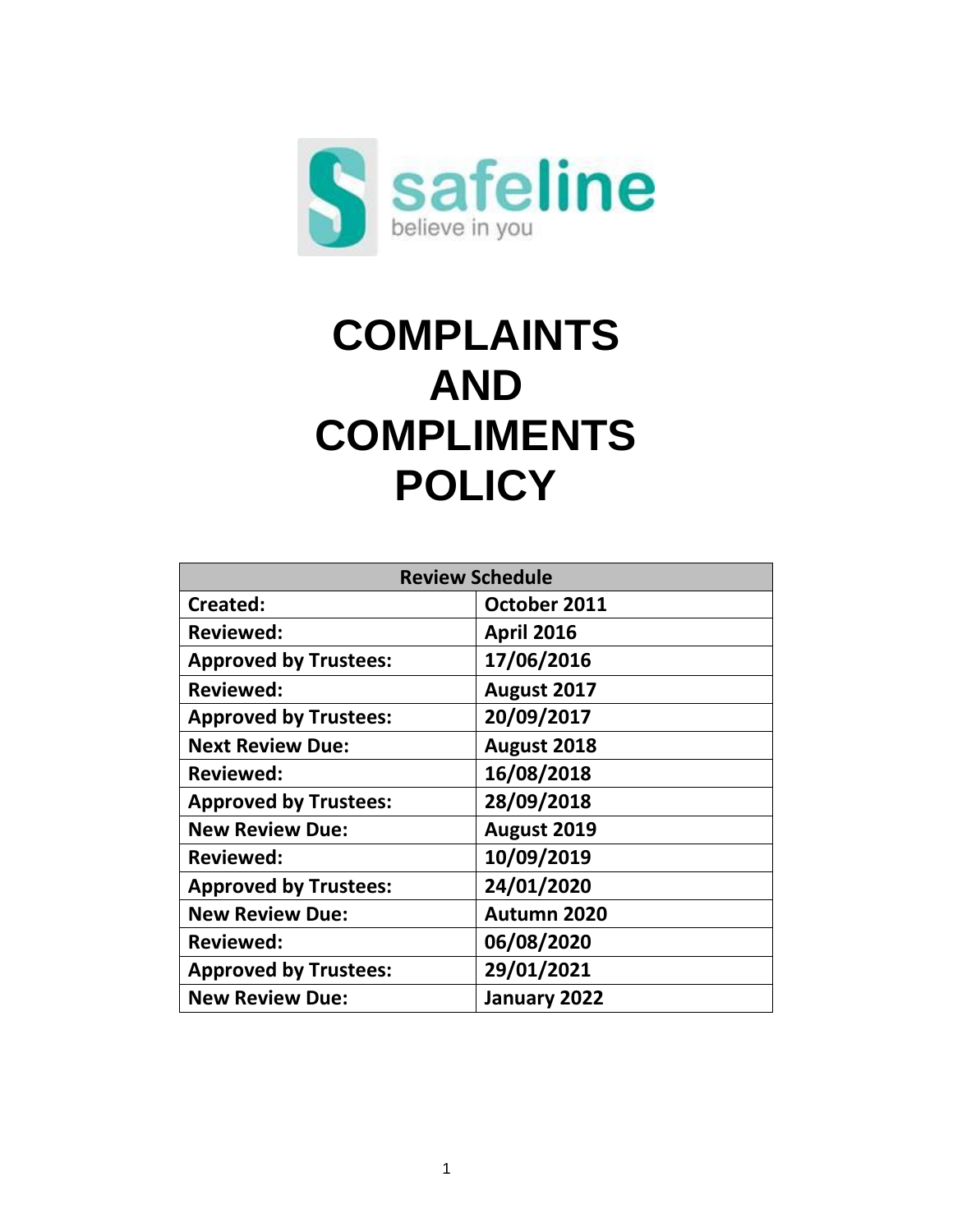#### **CONTENTS**: **Page no.**

| 1.0     | Purpose                                  | 2              |
|---------|------------------------------------------|----------------|
| 2.0     | Scope                                    | $\overline{2}$ |
| 3.0     | Definitions                              | 3              |
| 4.0     | <b>Handling Complaints</b>               | 3              |
| 5.0     | <b>Handling Compliments</b>              | 4              |
| 6.0     | Monitoring and Review                    | 5              |
| 7.0     | Links with other policies and procedures | 5              |
| Annex A | Procedure for handling complaints        | 6              |
|         |                                          |                |

# **1.0 PURPOSE**

Safeline actively works to promote its Complaints and Compliments Policy and procedures, and as a learning organisation, encourages positive or negative feedback so it can continuously improve.

This document outlines our approach to handling complaints and compliments. The aim of this policy is to:

- Give individuals confidence that any feedback or complaint will be dealt with in a transparent, objective, professional, timely, consistent and fair way.
- Document the complaints process that explains what will happen and when so that all those involved are aware of how a complaint will be handled.
- Ensure complaints are handled in the correct way so that Safeline is not exposed to any risk.
- Ensure a process exists that will make sure any learning points are acted upon promptly.

# **2.0 SCOPE**

- 2.1 This procedure applies to Safeline clients, employees, contract workers, volunteers and trustees who receive complaints and compliments.
- 2.2 The following matters are outside the scope of this policy:
	- Complaints which are subject to legal proceedings;
	- Matters which have already been before a court or tribunal;
	- Matters where the client is seeking compensation through Safeline's insurers;
	- Employee complaints with regards to aspects of their work are to be dealt with using the Grievance Procedure which can be found in the Employee Handbook.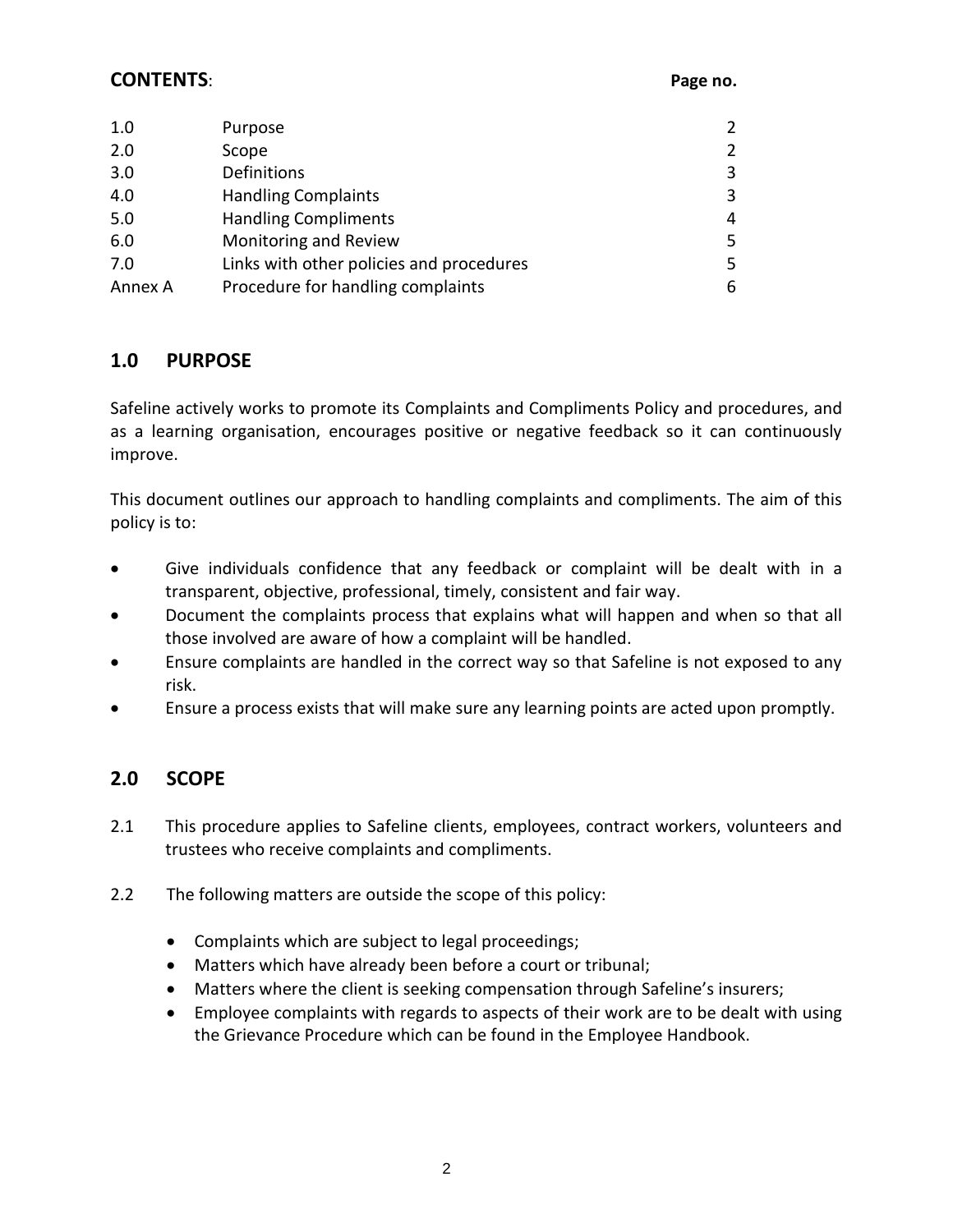## **3.0 DEFINITIONS**

3.1 Safeline defines a complaint as an expression of dissatisfaction about Safeline's services or activities.

Safeline defines a compliment is an expression of satisfaction that Safeline is getting things right.

#### **4.0 HANDLING COMPLAINTS**

- 4.1 Complaints can come from a variety of sources including clients, stakeholders, suppliers, job applicants or members of the public. A complaint can be made:
	- In person
	- By telephone
	- By letter
	- By e-mail
	- Via an employee, contract worker, volunteer or trustee
- 4.2 Depending on the complaint, either a Head of Department or the Chief Executive will take the lead in dealing with complaints in the first instance.
- 4.3 All complaints will be treated in confidence. Only the individual receiving a complaint and the Head of Department and the Chief Executive will be aware that a complaint has been received. The Chief Executive will exercise judgment as to whether trustees should be made aware of specific complaints. Anonymous requests will be acted upon but in such cases the complainant will not be able to be informed of the outcome. The Complaints Log will form part of the Chief Executive's performance review meetings with the Chair of Trustees.
- 4.4 Safeline will act in accordance with the documented complaints procedure and look to resolve any issues as quickly as possible. Any complaint that highlights a safeguarding issue will be dealt with in line with the agreed safeguarding policy.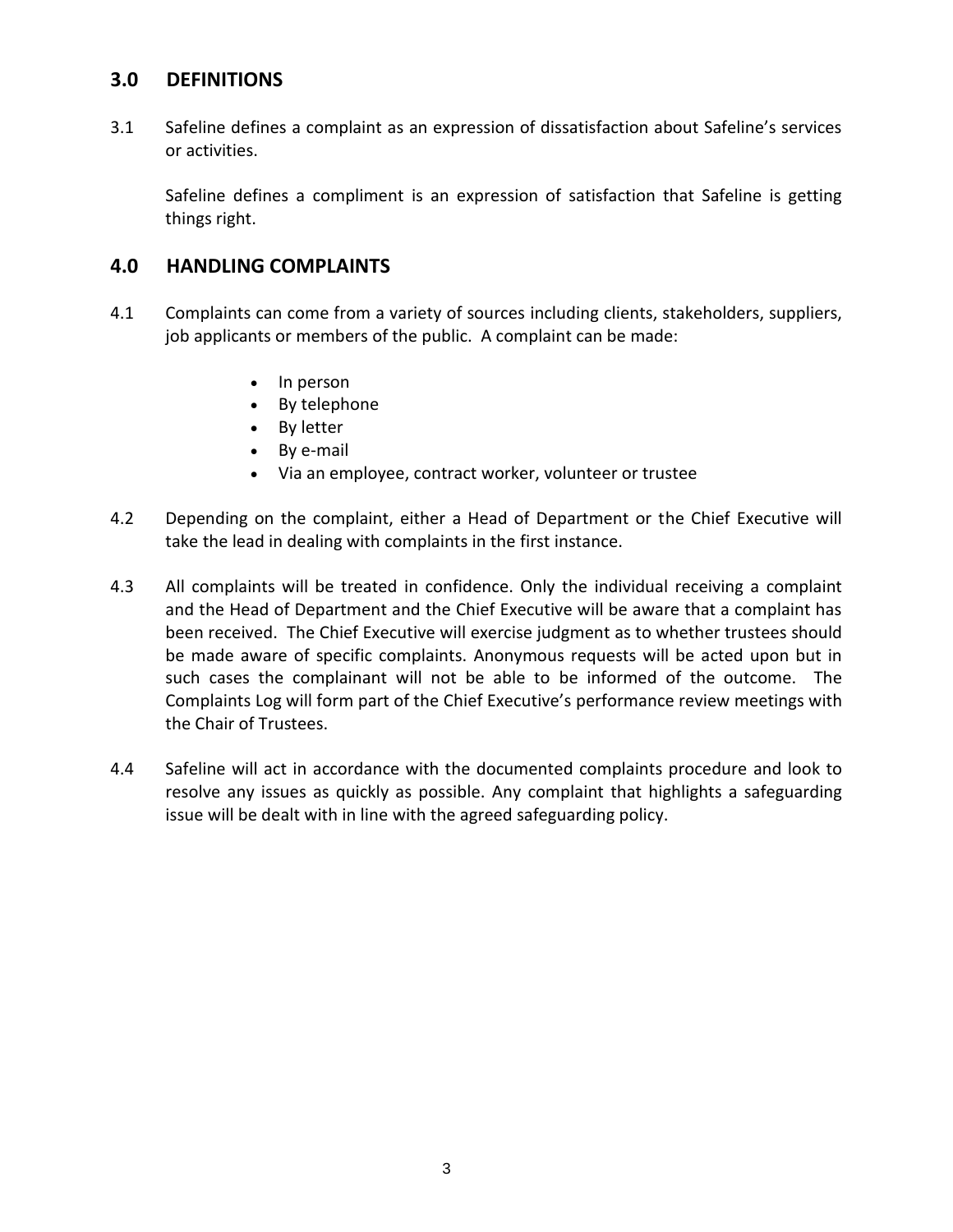- 4.5 Complaints deemed vexatious, aggressive or harassing will be dealt with by the Chief Executive and if necessary, through a legal adviser. These complaints will receive a letter informing them that their behaviour is unacceptable. It is not possible to devise a single procedure to deal with these complainants, as each case must be looked at on its own merits. Opportunity will be given for these complaints to modify their behaviours within a reasonable timescale before any further action is taken.
- 4.6 If an employee decides to make a complaint, they are asked to follow the Grievance Policy as outlined in the Employee Handbook. Volunteers submitting a complaint are asked to follow the procedure as outlined in the Volunteering Policy and accompanying Volunteer Handbook.
- 4.7 Safeline is committed to ensuring that all individuals are given full and equal access to the complaints procedure and it will aim to handle all complaints effectively, efficiently and fairly, regardless of who makes a complaint.
- 4.8 Safeline operates a 3-stage complaints process as set out in Appendix A. The aim is to resolve complaints to everyone's satisfaction at stage 1 and escalation will only take place when this cannot be achieved. Progression to the next stage will be at the request of the complainant, subject to them being able to explain why they were dissatisfied with the outcome of the investigation at the earlier stage. If the complainant is still dissatisfied the complaint will be escalated further.
- 4.9 All formal complaints will be fully documented and recorded. All data will be stored securely with only authorised personnel having access to the data.
- 4.10 Learning opportunities will be identified, and action promptly taken.

# **5.0 HANDLING COMPLIMENTS**

- 5.1 Compliments can range from thank you cards, comments on social media to comments tacked on the end of letters or emails as an addition to the main information/query e.g. '*By the way, you're doing a great job – keep up the good work'*. Employees, contract workers, volunteers and trustees should be vigilant for compliments and encourage stakeholders and clients with whom they interact to inform Safeline if they have found work to be of a good standard.
- 5.2 Any complimentary comments received by employees, contract workers, volunteers or trustees should be forwarded to the Chief Executive for circulation to employees, contract workers and volunteers as appropriate. Wherever possible, the Chief Executive will send a reply expressing thanks and an assurance that Safeline will continue in its aims and objectives. Compliments will also be shared with the Trustee Board.
- 5.3 Anonymised compliments that Safeline receives can be used as supporting information in funding applications, in publicity material or on its website. Consent will always be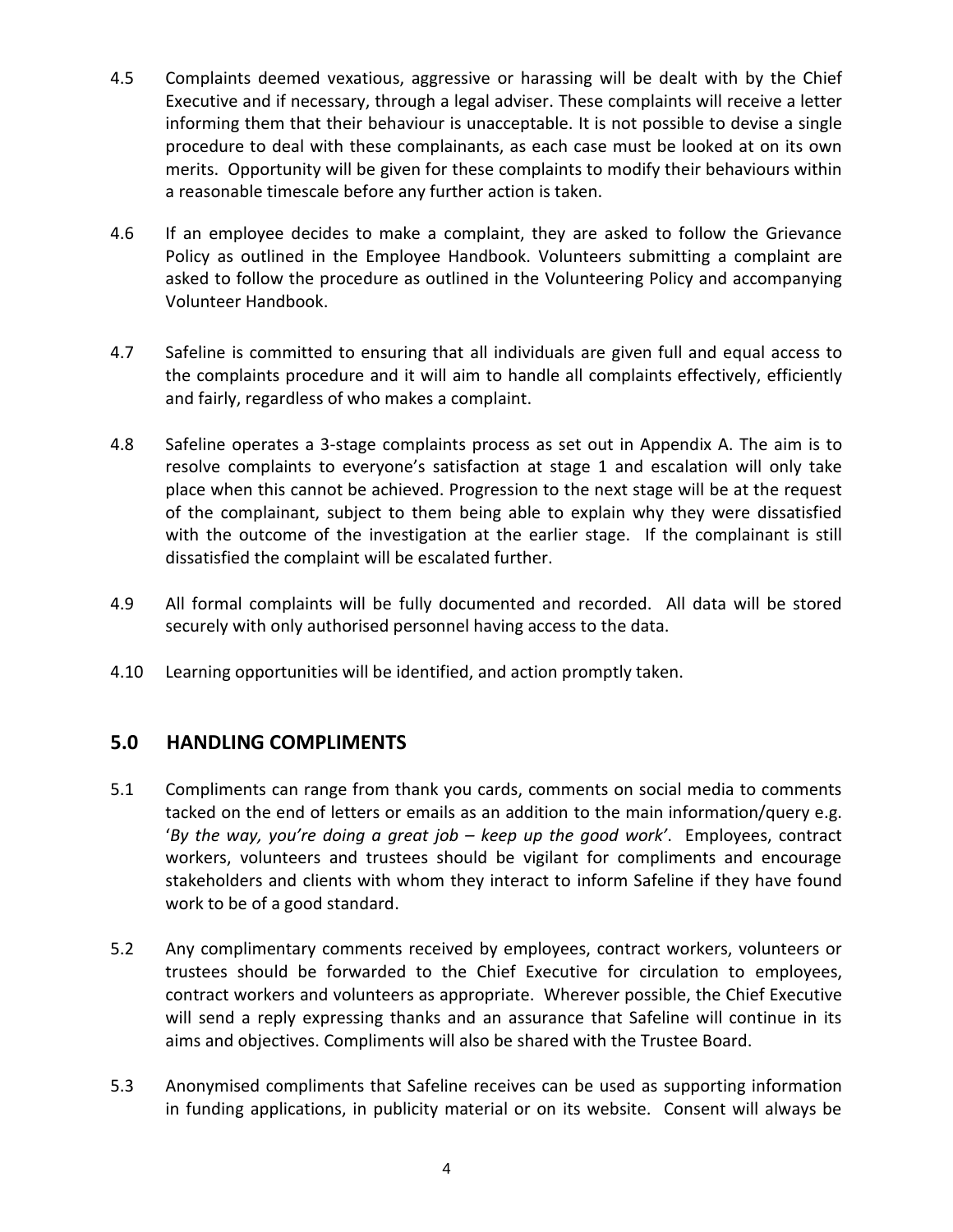sought from the feedback giver before any material is used, as set out in the terms and conditions of any questionnaires or feedback forms that are given to individuals.

5.4 Anonymised feedback is stored within a data folder on the shared F-Drive. Anonymised hard copies of feedback questionnaires are stored in a secure unit in the Safeline Office. All data is held securely and in line with data protection protocols.

# **6.0 MONITORING AND REVIEW**

- 6.1 It is essential that Safeline monitors and reviews the effectiveness of its complaints and compliments procedure. As part of the monitoring process either the Head of Department or the Chief Executive will maintain a log of all complaints received, stored securely on the F-Drive.
- 6.2 It is critical to identify and action learning opportunities from complaints so that Safeline can continually improve.
- 6.3 This policy will be reviewed annually unless employment legislation or organisational needs dictate an earlier review.

# **7.0 LINKS WITH OTHER POLICIES AND PROCEDURES**

- 7.1 This policy should be read in conjunction with the following Safeline policies and procedures, available on the F-Drive:
	- Equalities and Diversity Policy
	- Disciplinary Policy and procedure within the Employee Handbook
	- Grievance Policy and procedure within the Employee Handbook
	- Data Protection Policy
	- Volunteering Policy
	- Volunteer Handbook